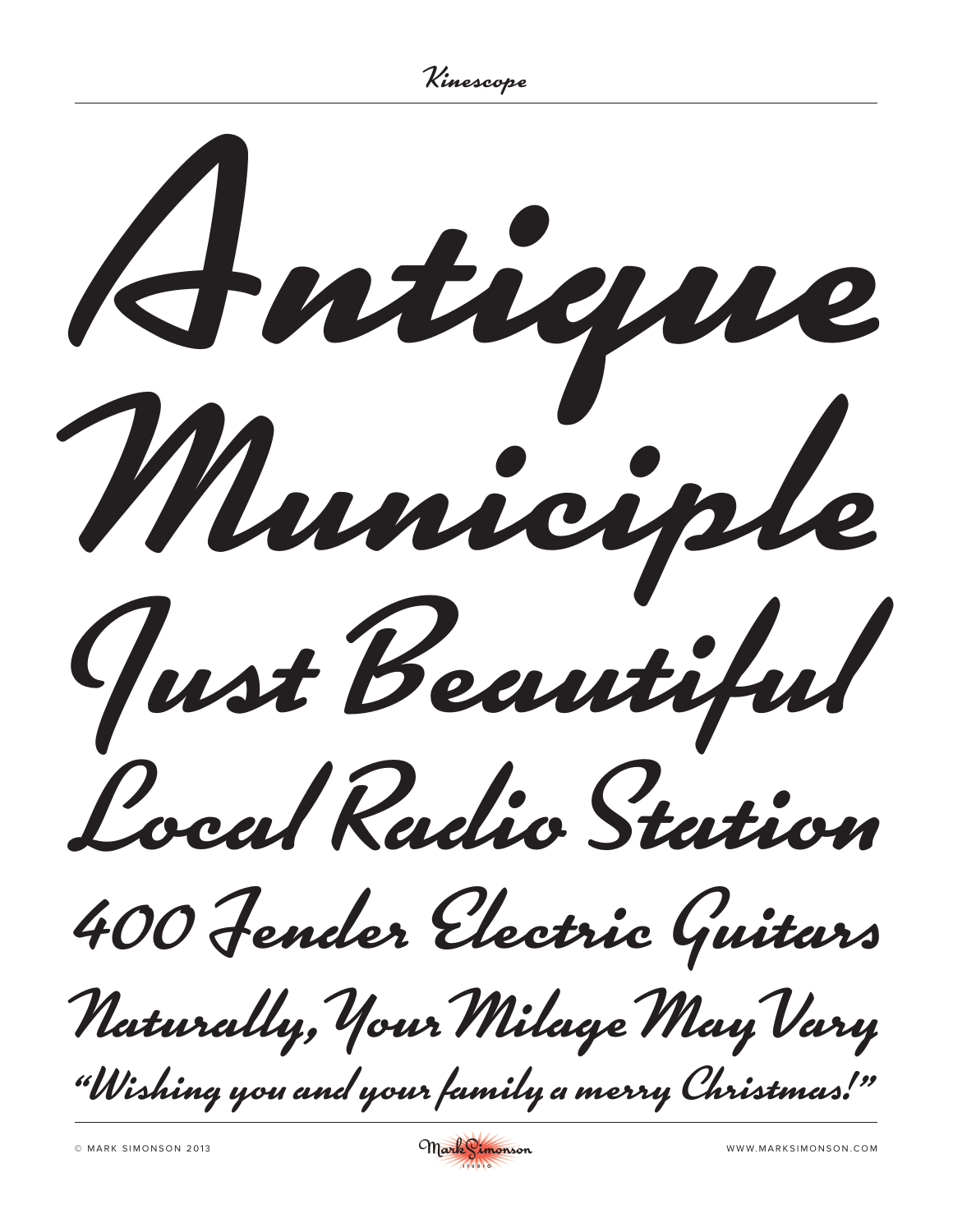Kinescope

## THE COMPLETE CHARACTER SET

LATIN CAPITALS AND LOWERCASE (INCLUDING CONTEXTUAL ALTERNATES)

Aaa BBbb CCcc DDdd EEee Fff fifi flfl Ggg Hhh 91ii 91jj KKkk LLU MMMm Mmm MMMn Nnn Ooo PPpp Qqq RRvvr x Ssss s TH UUUu Uuu VVoo WWww XXxx YYyy 333 Ááá Áàà Âââ Äää Âãã Âåå Áăă Áāā Aaa ÆÆææ ÆÆéeé CCcc DDdd'DDdd É Céé È Céé É Cêë E Cèë É Céé É Céé É Céé EEee Mhyy Gğğ Gğĝ Gğg Göz Hittit Hitlih Îli Îli Îlî Îlii Îlii Îlii Îli Îlu Îlii Îlîî ÎYÎ ÎSKKKE ne LLH LLÚ LLLI LLU LI WÎÑÑ Ñ Ú ŃŃ Ńm ŇŇŇň Ňňň hn ŅŅŅn Ņn Óóó Òòò Ôôô Ööö Õõõ Øøø Ööö Ööö Ōōō Óøø ŒŒœœ ŔŔń ń ŘŘňřř ň RRnn n Šššš š Šśśś ś Şzzz z Šâôŝ â Şaşş ş fif F<del>u</del> Tit <u>Ju Ú</u>ÚÚúú Úú ÚÚÚùù Ùù ÚÛÚûû Ûû ŰÜÜÜüü Üü ŴŴŵŵ ÝÝýý ŸŸÿÿ ŶŶŷŷ Żžž Źźź Żzz ĐĐď Bpp

**FIGURES, FRACTIONS, SUPERSCRIPT** 

1234567890 1/21/43/4 1234567890/1234567890

CURRENCY AND FIGURE-RELATED CHARACTERS

PUNCTUATION AND MISCELLANEOUS CHARACTERS

{ [(....,:;!?;;&'''''",,,«»<>@\*t#\$q\\|---\_..)] }